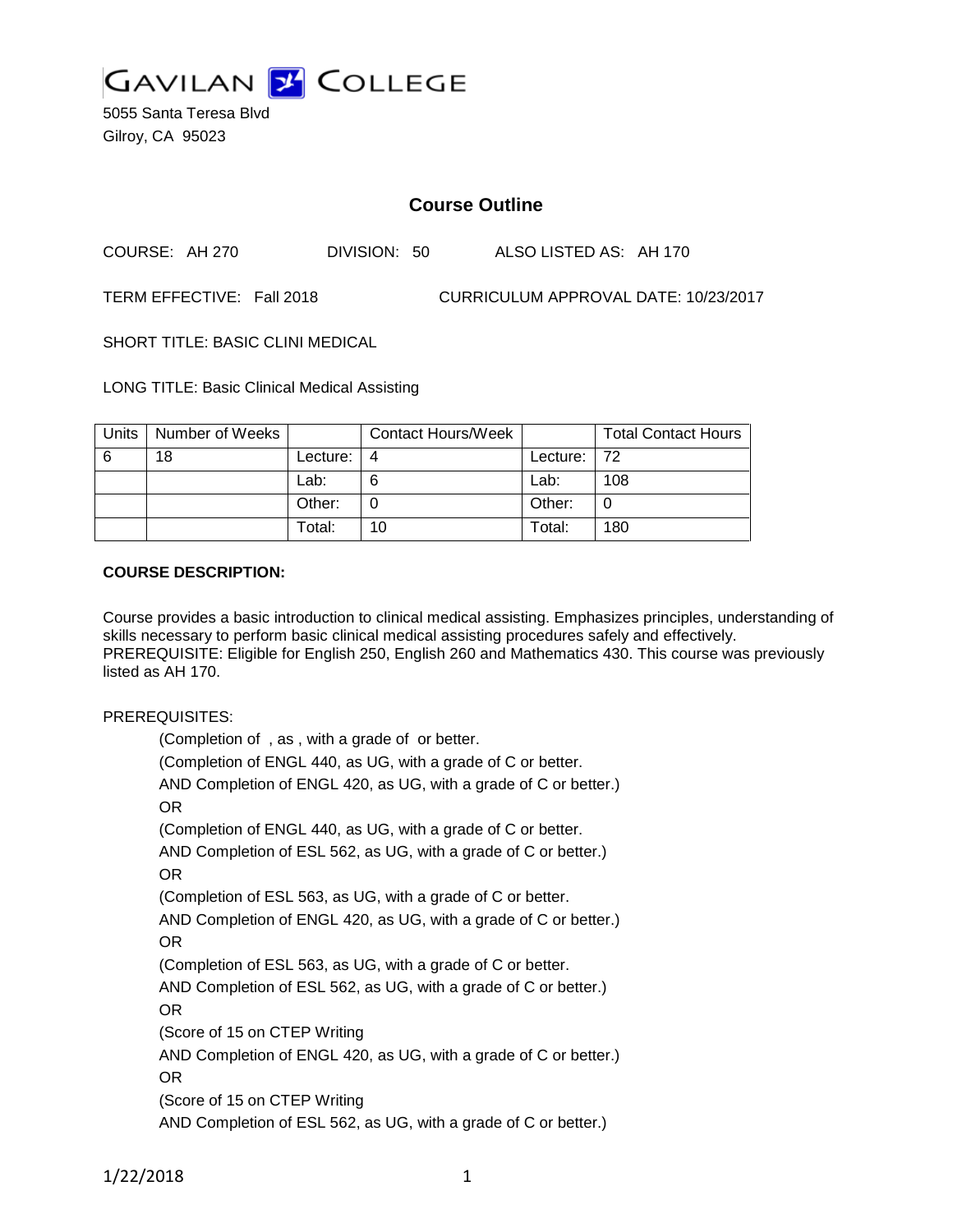OR

(Completion of ENGL 440, as UG, with a grade of C or better. AND Score of 18 on CTEP Reading) OR (Completion of ESL 563, as UG, with a grade of C or better. AND Score of 18 on CTEP Reading) OR (Score of 15 on CTEP Writing AND Score of 18 on CTEP Reading) OR (Completion of ENGL 250, as UG, with a grade of C or better. AND Completion of ENGL 260, as UG, with a grade of C or better.) OR (Completion of ENGL 250P, as UG, with a grade of C or better. AND Completion of ENGL 260P, as UG, with a grade of C or better.) OR (Completion of SSCI 270A, as UG, with a grade of C or better. AND Completion of ENGL 250, as UG, with a grade of C or better.) OR (Completion of SSCI 270B, as UG, with a grade of C or better. AND Completion of ENGL 250, as UG, with a grade of C or better.) OR Completion of ENGL 1A, as UG, with a grade of C or better. OR Completion of ENGL 1B, as UG, with a grade of C or better. OR Completion of ENGL 1C, as UG, with a grade of C or better. OR (Score of 1300 on Accuplacer English Writing AND Completion of ENGL 420, as UG, with a grade of C or better.) OR (Score of 3300 on Accuplacer English Reading AND Completion of ENGL 440, as UG, with a grade of C or better.) OR (Score of 1300 on Accuplacer English Writing AND Completion of ESL 562, as UG, with a grade of C or better.) OR (Score of 3300 on Accuplacer English Reading AND Completion of ESL 563, as UG, with a grade of C or better.) OR (Score of 1300 on Accuplacer English Writing AND Score of 3300 on Accuplacer English Reading) Completion of , as , with a grade of or better.) AND (Completion of MATH 402, as UG, with a grade of C or better. OR (Completion of MATH 404D, as UG, with a grade of C or better. AND Completion of MATH 404E, as UG, with a grade of C or better. AND Completion of MATH 404F, as UG, with a grade of C or better.)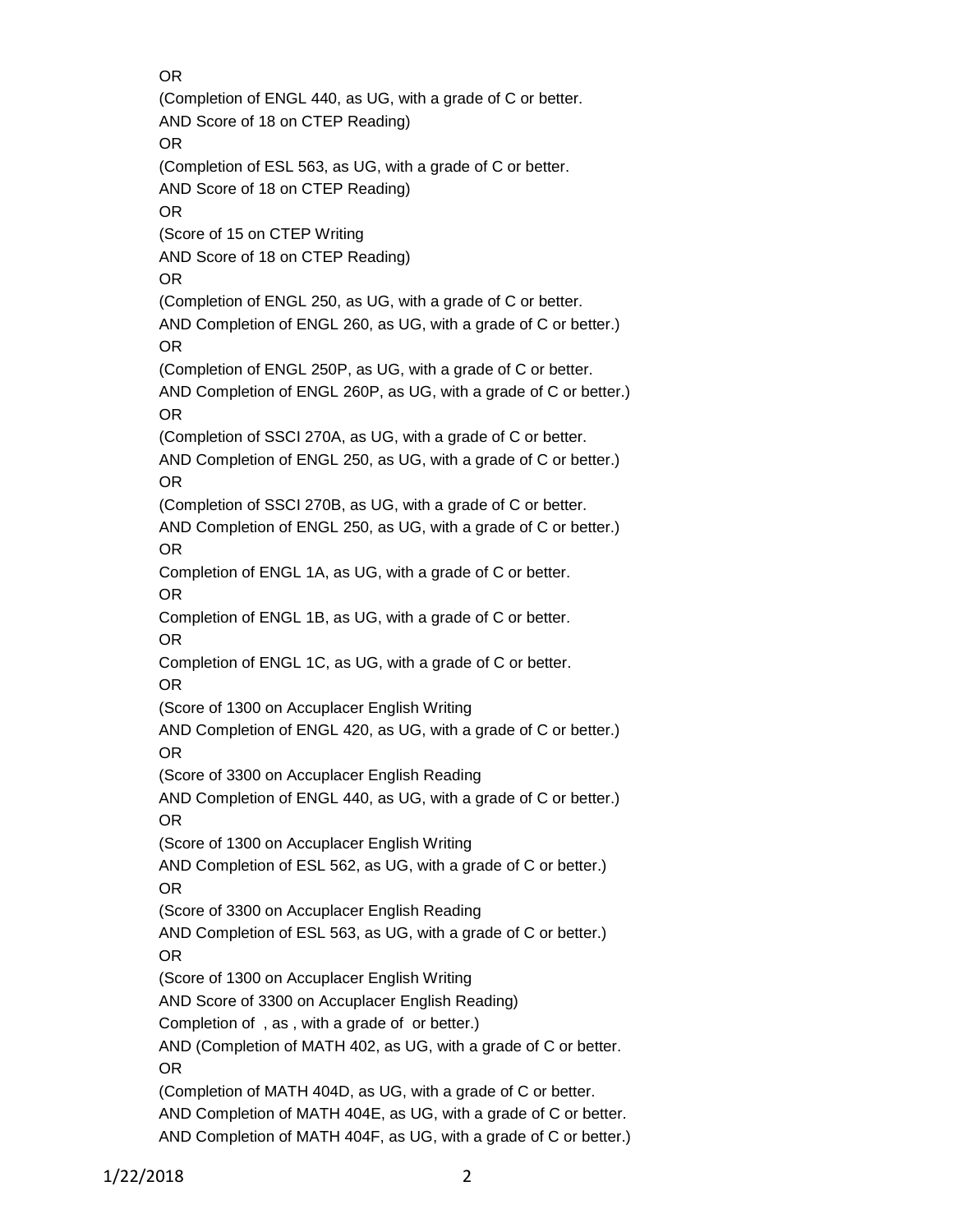OR

Completion of MATH 430, as UG, with a grade of C or better. OR Completion of MATH 205, as UG, with a grade of C or better.

OR

Completion of MATH 205A, as UG, with a grade of C or better. OR

Completion of MATH 205B, as UG, with a grade of C or better. OR

Completion of MATH 233, as UG, with a grade of C or better. OR

Completion of MATH 233A, as UG, with a grade of C or better. OR

Completion of MATH 233B, as UG, with a grade of C or better. OR

Completion of MATH 235, as UG, with a grade of C or better. OR

Completion of MATH 240, as UG, with a grade of C or better. OR

Completion of MATH 242, as UG, with a grade of C or better. OR

Completion of MATH 3, as UG, with a grade of C or better. OR

Completion of MATH 5, as UG, with a grade of C or better. OR

Completion of MATH 6, as UG, with a grade of C or better. OR

Completion of MATH 7, as UG, with a grade of C or better. OR

Completion of MATH 9, as UG, with a grade of C or better. OR

Completion of MATH 8A, as UG, with a grade of C or better.

OR

Score of 18 on Algebra Readiness

OR

Score of 12 on Elementary Algebra

OR

Score of 30 on Algebra Readiness - Revised

OR

Score of 2400 on Accuplacer Math)

OR (Score of 1500 on MM CCCApply English

AND Score of 2600 on MM CCCApply Math) OR

(Score of 1500 on MM Placement Tool English AND Score of 2600 on MM Placement Tool Math)

# COREQUISITES: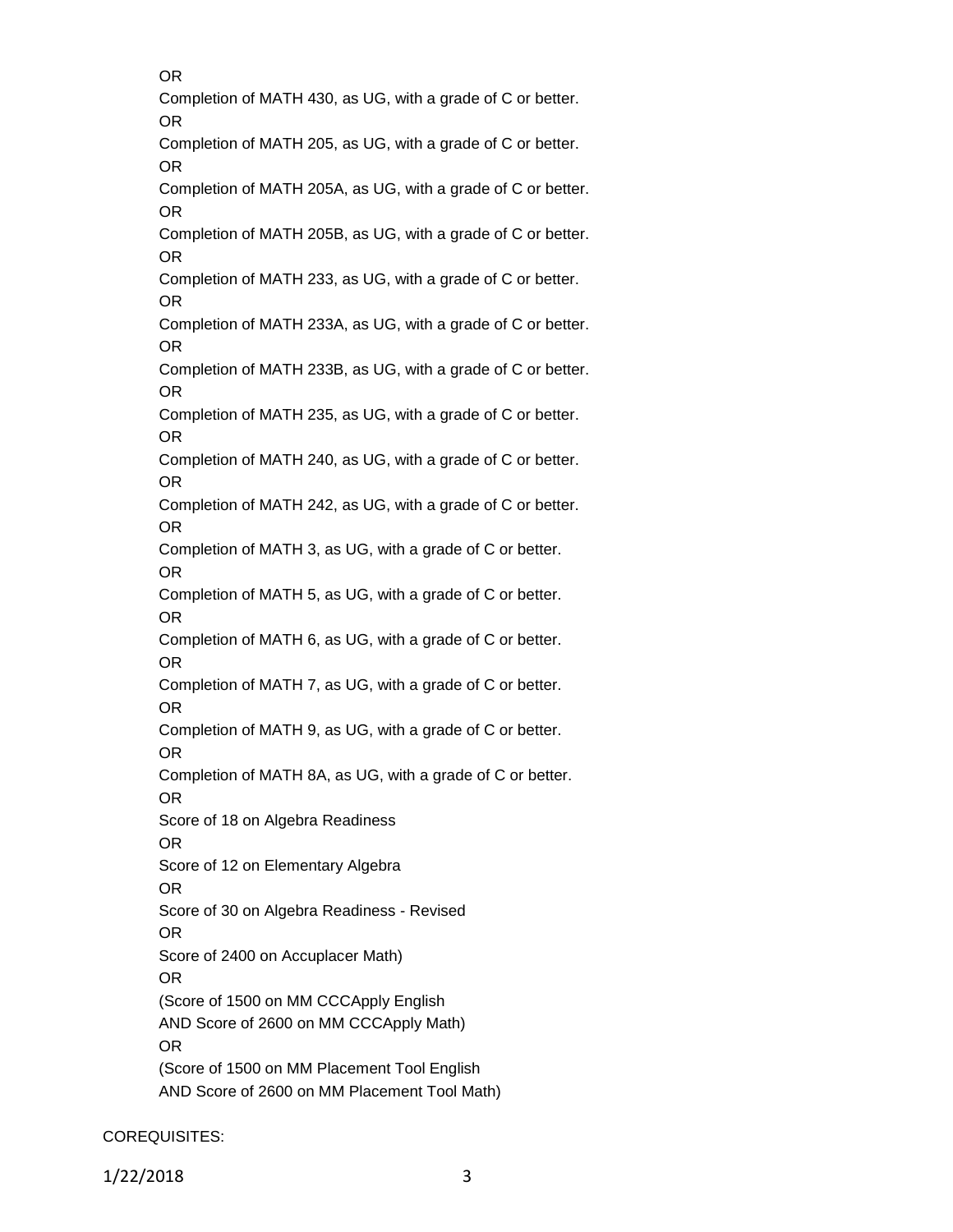CREDIT STATUS: D - Credit - Degree Applicable

GRADING MODES L - Standard Letter Grade

REPEATABILITY: N - Course may not be repeated

SCHEDULE TYPES:

- 02 Lecture and/or discussion
- 03 Lecture/Laboratory
- 04 Laboratory/Studio/Activity
- 047 Laboratory LEH 0.7

### **STUDENT LEARNING OUTCOMES:**

1. Student will communicate clearly, verbally and in writing, using appropriate grammar, vocabulary and word usage with patients, peers, facility staff and instructors representing diverse people and viewpoints.

Measure of assessment: Written coursework Clinical evaluations Essay questions on quizzes, exams Interactive classroom assignments using computer software

2. Student will demonstrate appropriate active listening skills using techniques of therapeutic communication to verify that communication has been accurately interpreted. Students will use language interpreters at appropriate times in the clinical settings.

Year assessed, or planned year of assessment: 2016

3. Student will demonstrate appropriate active listening skills using techniques of therapeutic communication to verify that communication has been accurately interpreted. Students will use language interpreters at appropriate times in the clinical settings.

Measure of assessment: Classroom presentations Role play with instructor evaluation Clinical evaluation

Year assessed, or planned year of assessment: 2016

4. Student will critically analyze data from textbooks, patient charts including electronic charts, dictionaries, reference books, and the internet. Apply theoretical concepts and facts to real life situations, computer simulated patient situations, and exams.

Measure of assessment: Written coursework Clinical evaluations Exams

Year assessed, or planned year of assessment: 2016

5. Student will prioritize and organize Medical Assistant duties to assist the Health Care Provider,

Physician's Assistant, and Nurse Practitioner with patient treatments and administrative duties.

Measure of assessment: Clinical evaluations Case studies using actual patients

Year assessed, or planned year of assessment: 2016

6. Student will use safe, effective interventions which reflect the standard of Medical Assisting. This will be exhibited by the student's ability to use psychomotor and psychosocial interventions and prevent, minimize, or resolve problems while assisting the Health Care Provider, Nurse Practitioner, or Physician's Assistant with examinations and treatments.

Measure of assessment: Clinical evaluations mid and end of semester Written and/or active care plans each week

Year assessed, or planned year of assessment: 2016

7. Student will use principles of college-level mathematical concepts to correctly convert a height, weight, volume, and length theory from English to metric.

Measure of assessment: Clinical evaluations Clinical exams (required to pass the course)

Year assessed, or planned year of assessment: 2016

8. Student will reflect creative and critical thinking skills. Creative and critical thinking is characterized by openness of inquiry, ability to ask pertinent questions, production of new ideas, flexible problem solving, examination of underlying assumptions, and an ability to present diverse perspectives.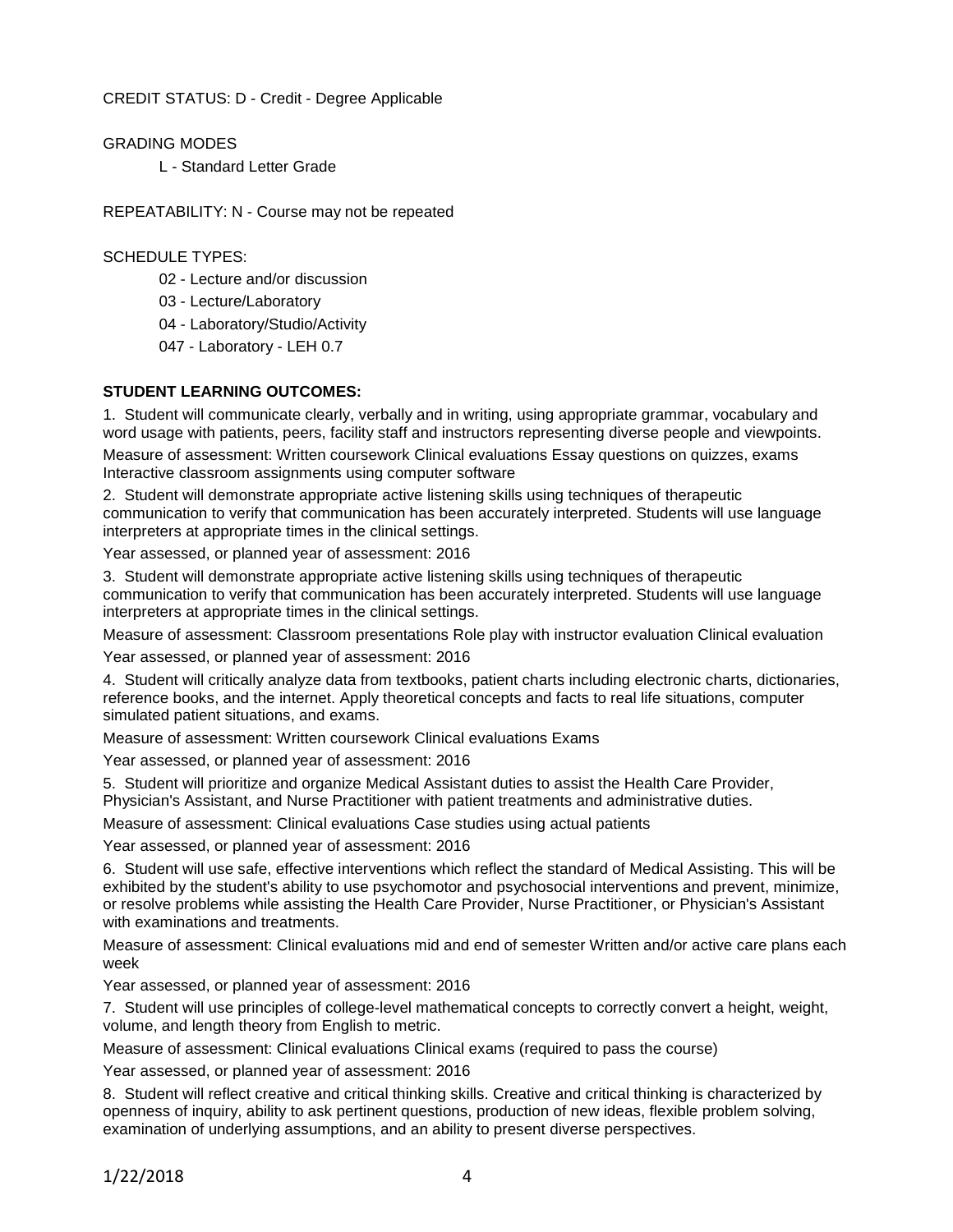Measure of assessment: Written coursework Classroom presentations Exams

Year assessed, or planned year of assessment: 2016

9. Student will interact effectively with people of all ages, many cultures and ethnicities demonstrating awareness of the students' own values and opinions, as well as awareness and respect to the opinions and values of others.

Measure of assessment: Clinical evaluations Classroom participation in discussions regarding ethical dilemmas of patient care issues Classroom participation in discussions with peers and instructor

## **CONTENT, STUDENT PERFORMANCE OBJECTIVES, OUT-OF-CLASS ASSIGNMENTS**

Curriculum Approval Date: 10/23/2017 Please see course content in the Master Course Outline located in the Curriculum Specialist's office. ASSIGNMENTS: Each week the student will read the appropriate chapters of the text and complete assigned

#### **METHODS OF INSTRUCTION:**

Lecture, discussion, demonstration/return demonstration, supervised clinical practice, quizzes, exams, clinical performance exam.

#### **OUT OF CLASS ASSIGNMENTS:**

Required Outside Hours: 48

Assignment Description: Students will completed various assignments for homework, such as study guides and written assignments.

#### **METHODS OF EVALUATION:**

Writing assignments

Percent of total grade: 15.00 %

Writing assignments: 15% - 85% Written homework Reading reports Lab reports Essay exams Term papers Other: Classroom presentations, internet assignments.

Problem-solving assignments

Percent of total grade: 5.00 %

Problem-solving demonstrations: 5% - 10% Homework problems Quizzes Exams Other: Minimum 85% competency level pass/fail only

Skill demonstrations

Percent of total grade: 20.00 %

Skill demonstrations: 20% - 80% Class performance exams Other: Case studies, computer programs Objective examinations

Percent of total grade: 30.00 %

Objective examinations: 30% - 90% Multiple choice True/false Matching items Completion Other: **Calculations** 

#### **REPRESENTATIVE TEXTBOOKS:**

Required Representative Textbooks

K. Bonewit-West. Clinical Procedures for Medical Assistants 9th ed.. St. Louis, Missouri: W.B. Saunders Company,2015. ISBN: ISBN: 978-1-4557-4834-1

Reading Level of Text, Grade: Reading level of text, Grade: 13 Verified by: Verified by:D. Amaro

#### **ARTICULATION and CERTIFICATE INFORMATION**